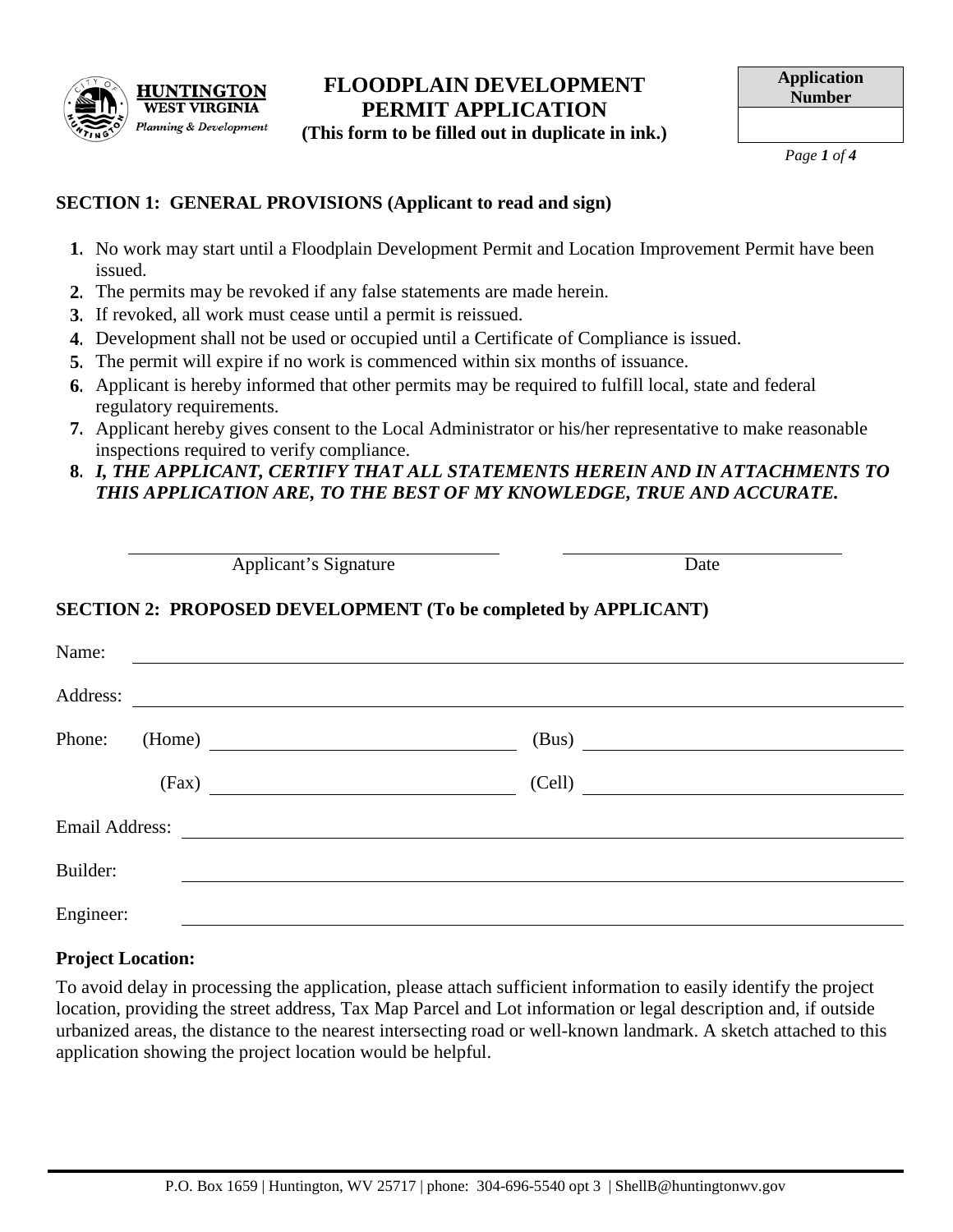|                                                                                                                                                                                                                                                                                                                                                                                                                                                                                                                              |                                                                                                                                                                         |                                                                                                                                                                                                       | <b>Application</b><br><b>Number</b>            |  |  |  |
|------------------------------------------------------------------------------------------------------------------------------------------------------------------------------------------------------------------------------------------------------------------------------------------------------------------------------------------------------------------------------------------------------------------------------------------------------------------------------------------------------------------------------|-------------------------------------------------------------------------------------------------------------------------------------------------------------------------|-------------------------------------------------------------------------------------------------------------------------------------------------------------------------------------------------------|------------------------------------------------|--|--|--|
|                                                                                                                                                                                                                                                                                                                                                                                                                                                                                                                              |                                                                                                                                                                         |                                                                                                                                                                                                       |                                                |  |  |  |
| <b>DESCRIPTION OF WORK (check all applicable lines):</b>                                                                                                                                                                                                                                                                                                                                                                                                                                                                     | Page 2 of $\overline{4}$                                                                                                                                                |                                                                                                                                                                                                       |                                                |  |  |  |
|                                                                                                                                                                                                                                                                                                                                                                                                                                                                                                                              |                                                                                                                                                                         |                                                                                                                                                                                                       |                                                |  |  |  |
| A. Structural Development<br><b>Activity</b><br><b>Structure Type</b>                                                                                                                                                                                                                                                                                                                                                                                                                                                        |                                                                                                                                                                         |                                                                                                                                                                                                       |                                                |  |  |  |
|                                                                                                                                                                                                                                                                                                                                                                                                                                                                                                                              | <b>New Structure</b><br>Addition<br>Alteration<br>Relocation<br>Demolition<br>Replacement                                                                               | Residential (1-4 Family)<br>Residential (more than 4 Family)<br>Non-Residential-Floodproofing:<br>Combined Use (Residential & Commercial)<br>Manufactured (Mobile) Home<br>In Manufactured Home Park? | Yes<br>N <sub>0</sub><br>Yes<br>N <sub>0</sub> |  |  |  |
|                                                                                                                                                                                                                                                                                                                                                                                                                                                                                                                              |                                                                                                                                                                         | \$<br><b>Estimated Cost of Project:</b>                                                                                                                                                               |                                                |  |  |  |
| <b>Present Market Day Value:</b>                                                                                                                                                                                                                                                                                                                                                                                                                                                                                             | Yes<br>N <sub>o</sub>                                                                                                                                                   |                                                                                                                                                                                                       |                                                |  |  |  |
| <b>Other Development Activities</b><br>В.<br>Fill<br>  Mining<br>$\Box$ Drilling<br>Grading<br>Excavation (Except for Structural Development Checked Above)<br>Watercourse Alteration (Including Dredging and Channel Modifications)<br>Drainage Improvements (Including Culvert Work)<br>Road, Street or Bridge Construction<br>Subdivision (New or Expansion)<br>Individual Water or Sewer System<br>Other (please specify)<br>After completing SECTION 2, APPLICANT should submit form to Local Administrator for review. |                                                                                                                                                                         |                                                                                                                                                                                                       |                                                |  |  |  |
|                                                                                                                                                                                                                                                                                                                                                                                                                                                                                                                              | SECTION 3: FLOODPLAIN DETERMINATION (To be completed by LOCAL ADMINISTRATOR)<br>The proposed development is located on FIRM Panel No.:                                  | Dated:                                                                                                                                                                                                |                                                |  |  |  |
|                                                                                                                                                                                                                                                                                                                                                                                                                                                                                                                              | The proposed development:                                                                                                                                               |                                                                                                                                                                                                       |                                                |  |  |  |
|                                                                                                                                                                                                                                                                                                                                                                                                                                                                                                                              | Is <b>NOT</b> located in a Special Flood Hazard Area (Notify the applicant that the application review is complete and<br>NO FLOODPLIAN DEVELOPMENT PERMIT IS REQUIRED. |                                                                                                                                                                                                       |                                                |  |  |  |
|                                                                                                                                                                                                                                                                                                                                                                                                                                                                                                                              | IS located in a Special Flood Hazard Area<br>FIRM zone designation is:                                                                                                  | <u> 1980 - Johann Stoff, fransk politik (d. 1980)</u>                                                                                                                                                 |                                                |  |  |  |
|                                                                                                                                                                                                                                                                                                                                                                                                                                                                                                                              | Base Flood Elevation at the site is:<br>Ft. NGVD (MSL)                                                                                                                  |                                                                                                                                                                                                       |                                                |  |  |  |
|                                                                                                                                                                                                                                                                                                                                                                                                                                                                                                                              | Unavailable                                                                                                                                                             |                                                                                                                                                                                                       |                                                |  |  |  |
|                                                                                                                                                                                                                                                                                                                                                                                                                                                                                                                              | The proposed development IS located in a floodway.                                                                                                                      |                                                                                                                                                                                                       |                                                |  |  |  |
|                                                                                                                                                                                                                                                                                                                                                                                                                                                                                                                              | FIRM Panel No.:<br><u> 1980 - Johann Barn, mars ar breist fan de Amerikaansk kommunent fan de Amerikaanske kommunent fan de Amerikaa</u>                                |                                                                                                                                                                                                       |                                                |  |  |  |
|                                                                                                                                                                                                                                                                                                                                                                                                                                                                                                                              | See SECTION 4A for additional instructions.                                                                                                                             |                                                                                                                                                                                                       |                                                |  |  |  |

Signed Date

P.O. Box 1659 | Huntington, WV 25717 | phone: 304-696-5540 opt 3 | ShellB@huntingtonwv.gov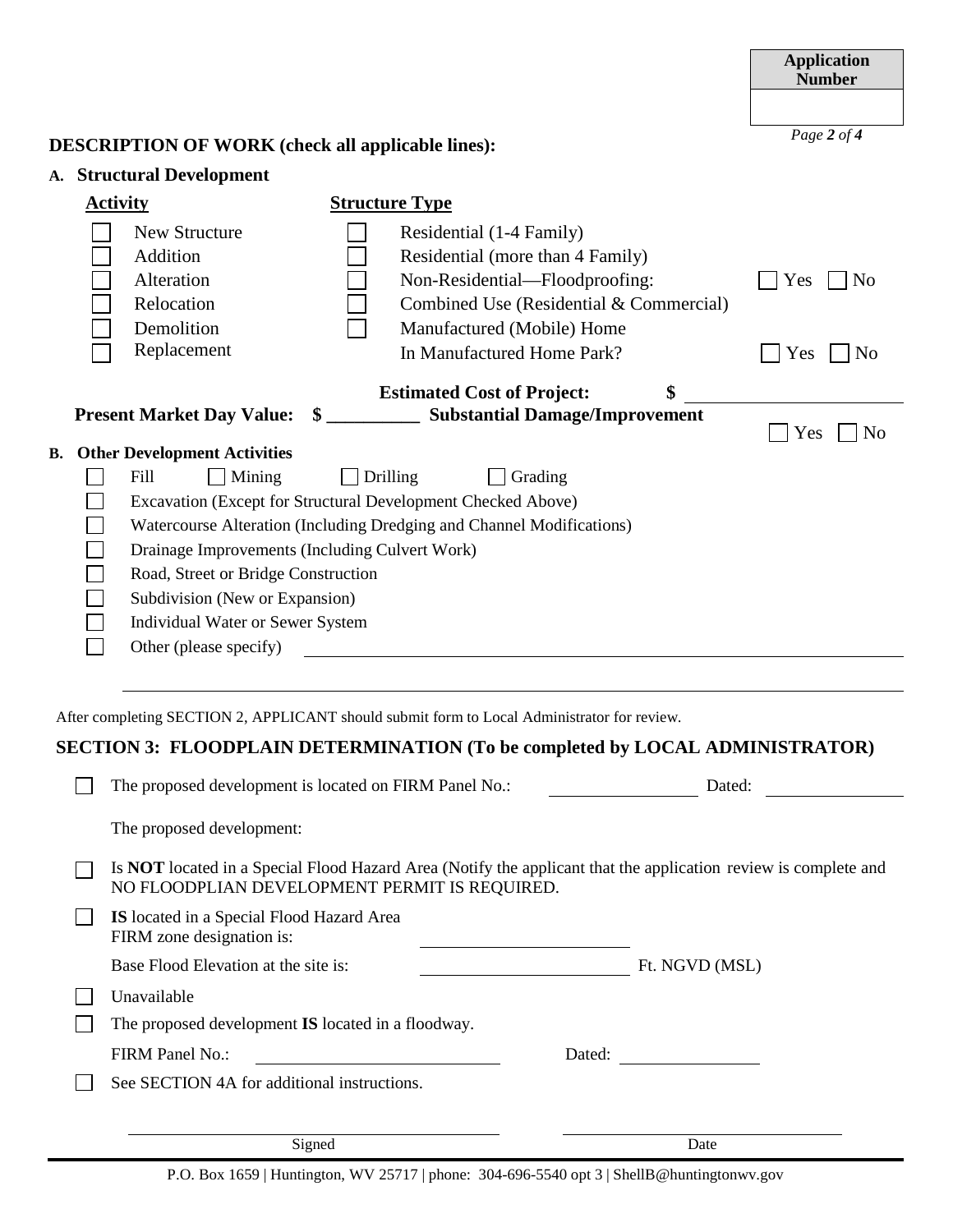### **SECTION 4: ADDITIONAL INFORMATION REQUIRED (To be completed by LOCAL ADMINISTRATOR)**

| The APPLICANT must submit the documents checked below before the application may be processed:                                                                                                                                                                                                                                                                                                                                                                                                                            |  |  |  |  |
|---------------------------------------------------------------------------------------------------------------------------------------------------------------------------------------------------------------------------------------------------------------------------------------------------------------------------------------------------------------------------------------------------------------------------------------------------------------------------------------------------------------------------|--|--|--|--|
| A site plan showing the location of all existing structures, water bodies, adjacent roads, lot dimensions and<br>proposed development.<br>Development plans, drawn to scale, and specifications, including where applicable: details for anchoring<br>structures, proposed elevation of lowest floor (including basement), types of water resistant materials used below<br>the first floor, details of floodproofing of utilities located below first floor and details of enclosures below the first<br>floor.<br>Also: |  |  |  |  |
| Subdivision or other development plans (if the subdivision or other development exceeds 10 lots or 2 acres,<br>whichever is the lesser, the applicant must provide 1% annual chance flood elevations if they are not otherwise<br>available).                                                                                                                                                                                                                                                                             |  |  |  |  |
| Plans showing the extent of watercourse relocation and/or landform alterations.                                                                                                                                                                                                                                                                                                                                                                                                                                           |  |  |  |  |
| Top of new fill elevation<br>Ft. NGVD (MSL).                                                                                                                                                                                                                                                                                                                                                                                                                                                                              |  |  |  |  |
| Floodproofing protection level (non-residential only)<br>Ft. NGVD (MSL).<br>For floodproofed structures, Applicant must attach certification from a registered engineer or architect.                                                                                                                                                                                                                                                                                                                                     |  |  |  |  |
| Certification from a registered engineer that the proposed activity in a regulatory floodway will not result in any<br>increase in the height of the 1% annual chance flood. A copy of all data and calculations supporting this finding<br>must also be submitted.                                                                                                                                                                                                                                                       |  |  |  |  |
| Other                                                                                                                                                                                                                                                                                                                                                                                                                                                                                                                     |  |  |  |  |
|                                                                                                                                                                                                                                                                                                                                                                                                                                                                                                                           |  |  |  |  |
|                                                                                                                                                                                                                                                                                                                                                                                                                                                                                                                           |  |  |  |  |
|                                                                                                                                                                                                                                                                                                                                                                                                                                                                                                                           |  |  |  |  |

# **SECTION 5: PERMIT DETERMINATION (To be completed by LOCAL ADMINISTRATOR)**

I have determined that the proposed activity

A.  $\Box$  Is In conformance with the provisions of Article 1349 of the City of Huntington Zoning Ordinance. The permit is issued subject to the conditions attached to and made part of this B.  $\Box$  Is Not permit.

Signed Date

**If Box A is checked,** the Local Administrator may issue a Floodplain Development Permit upon payment of designated fee.

**If Box B is checked**, the Local Administrator will provide a written summary of deficiencies. Applicant may revise and resubmit an application to the Local Administrator or may appeal a decision to the Board of Zoning Appeals.

*Page 3 of 4*